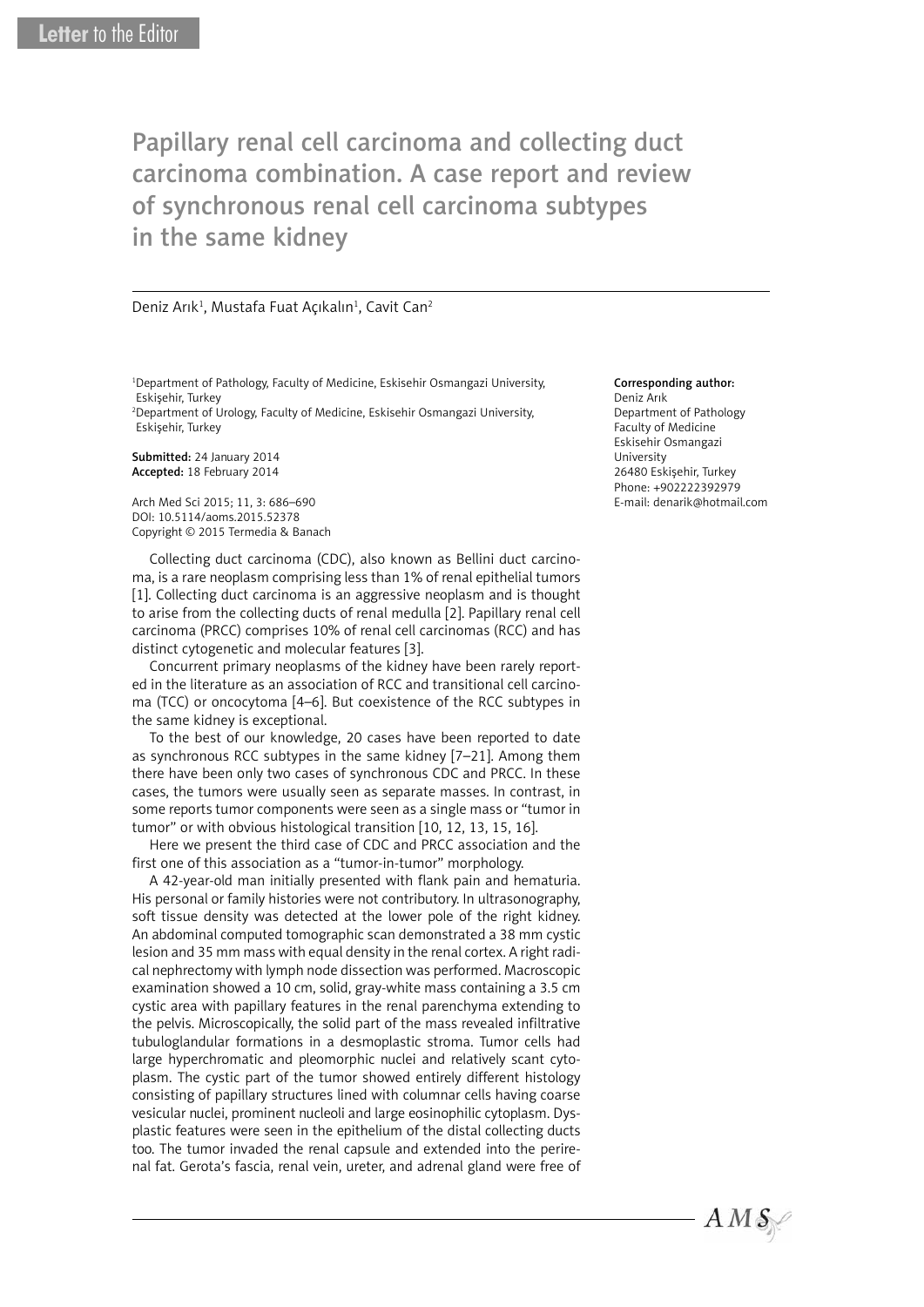tumor. In the perirenal fat, four metastatic lymph nodes were detected. At the renal hilus, perineural invasion and tumor cell emboli were seen. In the perirenal fat, 7 lymph nodes were detected and 4 of them showed CDC component involvement. Lymph node dissection material from the right hilar, paracaval and right common iliac region revealed 13 lymph nodes with reactive hyperplasia. The adrenal gland was intact.

Immunohistochemistry showed different features in the two components. The solid component showed reactivity with CK-AE1 and CK19. Histochemically the mucicarmine and alcian blue stains were negative. At the cystic component, the tumor cells were focally positive for 34BE12 but not for CK-AE1 and CK19. Uroplakin, AMACR, CK7 and CD10 were negative for both tumor components (Figures 1–6).

The solid component was diagnosed as CDC with nodal metastasis, renal capsular and pelvic invasion. The cystic component was diagnosed as type 2 PRCC.

At this time no distant metastasis was detected by abdominal or thoracic computed tomographic scan. After 18 months, a millimetric hypodense nodule in the liver and a 13 mm lymph node in the upper paraaortic region were observed and immunotherapy was planned. After 3 months multiple metastatic nodules were detected in the liver, retrocrural, paraaortic and paratracheal regions, and vertebral bones. External radiotherapy to the vertebral region was planned. After 30 months multiple bone, liver, upper and lower paraaortic metastatic nodules were in progression.

Synchronous tumors in the same kidney is a rare occurrence. The RCC cases associated with angiomyolipoma, oncocytoma and TCC were presented as a small series in the literature [4-6]. However, combination of the subtypes of RCC (clear cell, chromophobe, papillary, collecting duct) in the same kidney is very rare. To the best of our knowledge, only 20 cases with different RCC subtypes in the same kidney have been reported (Table I). There were only two previously presented cases of PRCC with CDC in the literature [9, 14]. In one of these cases, separate masses both were located at the upper pole of the kidney. The PRCC was 2.5 cm and the CDC was 1.5 cm in diameter. The PRCC was evaluated as Fuhrman grade 2, while the CDC was low-grade [9]. In the other case, the CDC was 5.3 cm in diameter and located in the medullary region. The PRCC was located in the upper pole as a 0.5 cm mass. Our case is the third in the literature showing synchronous PRCC and CDC. However, our case is different from the others due to its "tumor-in-tumor" morphology. The PRCC was a 3.5 cm cystic mass located centrally in the 10 cm solid CDC. The tumor with papillary structures extending into the cystic space consistent with type 2 PRCC was easily recognizable. The CDC component was characterized by infiltrative small tubuloglandular structures lined with highly atypical cells in a desmoplastic stroma. These two different morphologies were clearly identifiable by light microscopy and immunohistochemical studies.

Similar to our case, 5 of the 20 synchronous tumors were not entirely separate masses. Cho *et al.* [12] reported a case with two different clonal expansions in one nodule, of unclassified RCC and CDC as nodule-in-nodule morphology with different karyotypic alterations and immunohistochemical results. Two cases of the combination of chromophobe renal cell carcinoma (CRCC) and CDC in the same kidney with histologic transition have been presented in the literature [10, 15]. In the case reported by Kawano *et al.* [15] the most predominant histological component was the CRCC. The chromophobe cells also showed dedifferentiation. Besides this component, the CDC component was also noted, and the CRCC and CDC elements showed obvious transition to each other. The authors considered that their case was monoclonal in origin because of obvious histologic transition with CDC and chromophobe RCC elements. Gong *et al.* [10] reported that the CRCC component showed both CDC differentiation and sarcomatoid dedifferentiation, and concluded that the tumor was monoclonal because in metastatic focuses all three elements were seen [10]. In another case, the tumor exhibited varied cellularity with diverse architectural patterns, including solid sheets, nests, tubules, papillary formations, cords or trabeculae, and infiltrating neoplastic cells [13]. The tumor displayed intimate intermingling of histologic patterns described collectively in tumors of distal nephron derivation. There were architectural and cytologic features of oncocytoma, CRCC, and CDC, as well as sarcomatoid dedifferentiation with different karyotypic abnormalities. The authors concluded that the failure of special stains to separate one morphologic area from the other in the tumor suggests that this is a solitary, noncollision neoplasm demonstrating diverse (but closely related) morphologic differentiation of distal nephron derivation. The authors added that the karyotype of the tumor is most supportive of CRCC, but also shows the chromosomal abnormalities seen in oncocytomas and CDC. This tumor demonstrates, as is generally accepted, the ontogenetic proximity of oncocytoma, CRCC, and CDC. Roehrl *et al.* [16] reported another unique case of RCC that exhibited the features of both chromophobe and papillary carcinoma within the same tumor [16]. By light microscopy the two admixed tumor types could be readily distinguished from each other. Based on surface area estimates of representative tissue sections, approximately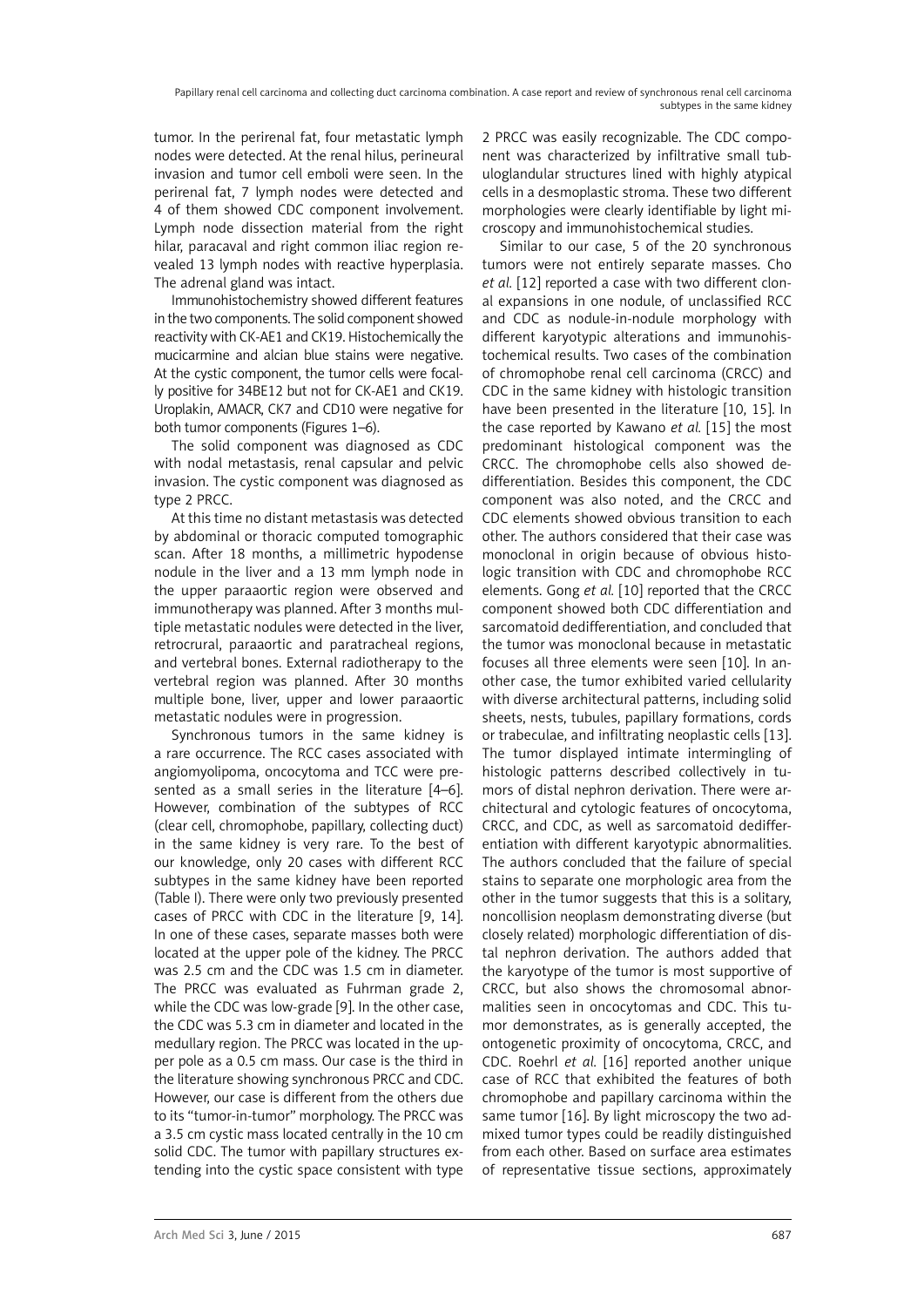

Figure 1. Papillary renal cell carcinoma (on the left) and collecting duct carcinoma (on the right)  $(H + E, 40x)$ 



Figure 3. Infiltrative tubuloglandular formations in a desmoplastic stroma (H + E, 200×)



Figure 2. Papillary structures lined with columnar cells having coarse vesicular nuclei, prominent nucleoli and large eosinophilic cytoplasm (H + E, 200×)



Figure 4. Collecting duct carcinoma component is positive with low molecular weight keratin  $(A + E1, 100x)$ 



Figure 5. Papillary renal cell carcinoma component is negative with cytokeratin 19 (CK19, 200×)

70% of the tumor was composed of chromophobe and 30% of papillary carcinoma. Immunohistochemical, electron microscopic and cytogenetic analysis of the tumor revealed distinct patterns too. According to the authors it was conceivable that their particular RCC may have arisen from a pluripotent cancer stem cell that was capable of recapitulating both proximal and distal nephron histogenesis, either by acquiring dichotomous ad-



Figure 6. Collecting duct carcinoma component is positive with CD10. On the upper left renal glomerulus seems to be positive (CD10, 100×)

ditional genetic alterations along the way of the two different morphogenic pathways (chromophobe vs. papillary) or by undergoing microenvironment-specific differentiation within the tumor.

Tumors that are separate masses in the same kidney are considered as synchronous tumors. If the tumors with different morphology are seen as a single mass or with histologic transition in the kidney, their pathogenesis should be peculiar. Re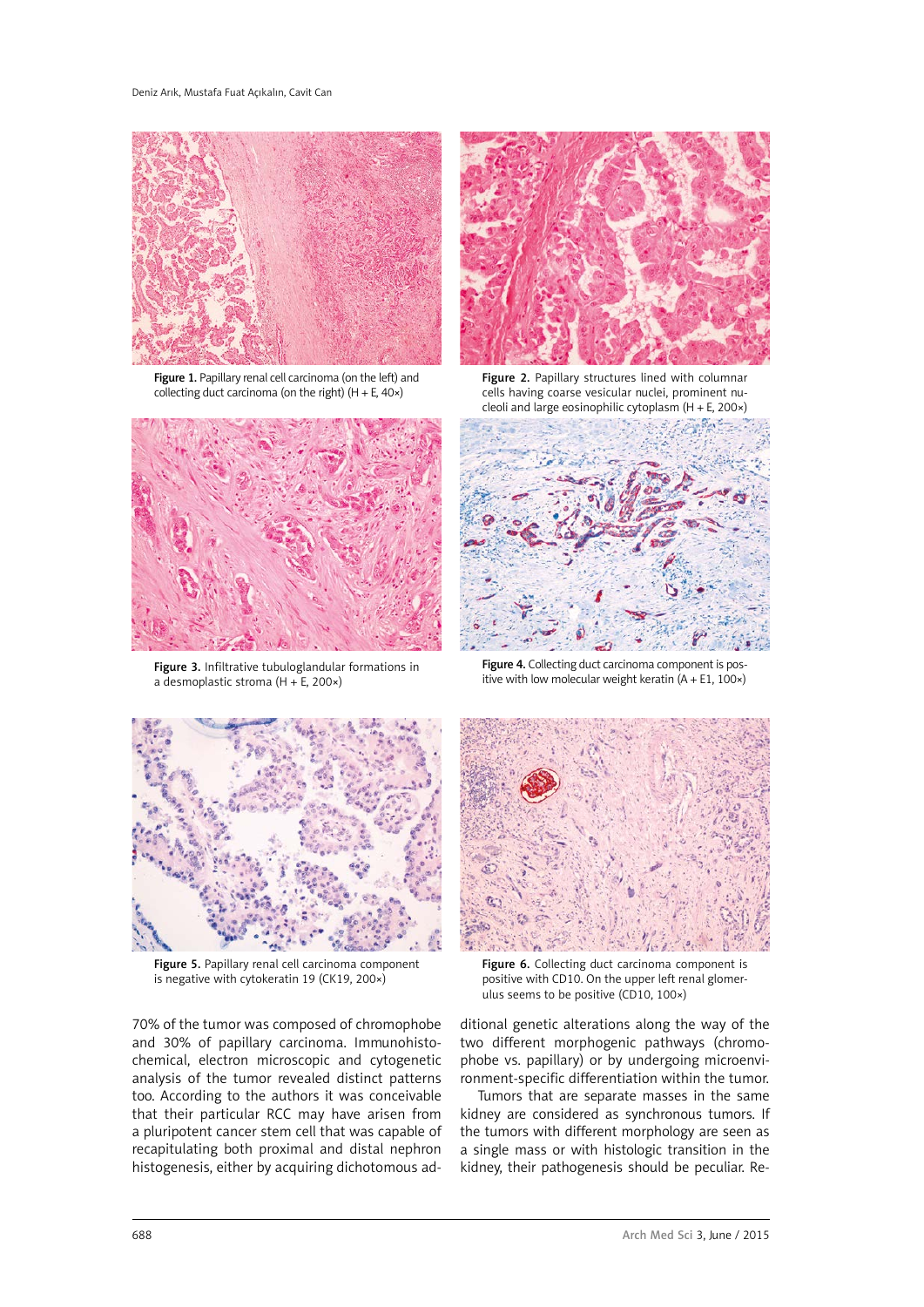Papillary renal cell carcinoma and collecting duct carcinoma combination. A case report and review of synchronous renal cell carcinoma subtypes in the same kidney

|  |  | Table I. Documented cases of synchronous RCC subtypes in the same kidney |
|--|--|--------------------------------------------------------------------------|
|--|--|--------------------------------------------------------------------------|

| Study               | Age/<br>sex | RCC subtype                 | Location                 | Dimension<br>$\lceil$ cm $\rceil$  | With                                    |
|---------------------|-------------|-----------------------------|--------------------------|------------------------------------|-----------------------------------------|
| Renshaw             | 70/F        | Papillary                   | <b>NS</b>                | 3                                  | Radiologic evidence                     |
| et al.              |             | Chromophobe                 | <b>NS</b>                | 3                                  | of lung metastases                      |
|                     | 62/M        | Papillary                   | <b>NS</b>                | $\overline{4}$                     | Radiologic evidence                     |
|                     |             | Chromophobe                 | <b>NS</b>                | 5.5                                | of lung metastases                      |
| Auget<br>et al.     | 73/M        | Clear cell                  | Right upper pole         | 1.3                                |                                         |
|                     |             | Collecting duct             | Right lower pole         | 6                                  |                                         |
| Daniel<br>et al.    | 75/M        | Papillary                   | Right upper pole         | 2.5                                |                                         |
|                     |             | Collecting duct (low grade) | Right upper pole         | 1.5                                |                                         |
| Gong<br>et al.*     | 72/M        | Chromophobe                 | Left lower pole          | <b>NS</b>                          | Transition with                         |
|                     |             | Collecting duct             |                          |                                    | sarcomatoid component                   |
| Jun<br>et al.       | 62/M        | Chromophobe                 | Lower pole               | 1.7                                | Epithelioid                             |
|                     |             | Clear cell                  | Lower pole               | 0.6                                | angiomyolipoma                          |
| Cho<br>et al.*      | 24/M        | Clear cell (unclassified)   | Left inner nodule        | 1.5                                | Nodule-in-nodule                        |
|                     |             | Collecting duct             | Left outer nodule        | 14                                 | pattern                                 |
| Lindgren<br>et al.* | 47/M        | Chromophobe                 | Right lower pole         | 8.5 cm as                          | Oncocytoma                              |
|                     |             | Collecting duct             | a single<br>mass         | and sarcomatoid<br>differentiation |                                         |
| Matei<br>et al.     | 70/M        | Papillary                   | Left upper pole          | 0.5                                |                                         |
|                     |             | Collecting duct             | Left medulla             | 5.3                                |                                         |
| Kawano<br>et al.*   | 64/F        | Chromophobe                 | Left middle to the lower | 4.3                                | Obvious transition                      |
|                     |             | Collecting duct             | portions                 |                                    | to each other with<br>dedifferentiation |
| Roehrl              | 65/M        | Papillary                   | Left superior pole       | 5.4 cm as                          |                                         |
| et al.*             |             | Chromophobe                 |                          | a single<br>mass                   |                                         |
| Tyritzis<br>et al.  | 57/M        | Chromophobe                 | Lower pole               | 12.5                               | 0.2 cm subcapsular                      |
|                     |             | Papillary                   | Upper pole               | 5                                  | tubulopapillary<br>adenoma              |
| Tsai et             | 57/F        | Clear cell                  | <b>NS</b>                | <b>NS</b>                          | TCC of renal pelvis and                 |
| al.                 |             | Collecting duct             |                          |                                    | acute pyelonephritis                    |
| Capaccio<br>et al.  | ΝS          | Papillary                   | Left upper pole          | 6                                  |                                         |
|                     |             | Clear cell                  | Left lower pole          | $\mathbf{1}$                       |                                         |
|                     | ΝS          | Papillary                   | Left lower pole          | 4                                  |                                         |
|                     |             | Clear cell                  | Left lower pole          | 3                                  |                                         |
|                     | <b>NS</b>   | Papillary                   | Right upper pole         | 3.4                                |                                         |
|                     |             | Clear cell                  | Right upper pole         | $\mathbf{1}$                       |                                         |
|                     | <b>NS</b>   | Clear cell                  | Right upper pole         | 5.7                                |                                         |
|                     |             | Chromophobe                 | Right lower pole         | $\mathbf{1}$                       |                                         |
|                     | <b>NS</b>   | Chromophobe                 | Right lower pole         | 12                                 |                                         |
|                     |             | Papillary                   | Right upper pole         | 4                                  |                                         |
| Lee et al.          | 79/M        | Clear cell                  | Right mid portion        | $\overline{2}$                     |                                         |
|                     |             | Chromophobe                 | Right lower pole         | 3.5                                |                                         |
| Quiroga-            | 67/M        | Clear cell                  | Right upper pole         | 4.1                                |                                         |
| Garza et al.        |             | Tubulocystic                | Right mid lateral        | $\overline{2}$                     |                                         |
| Current             | 42/M        | Papillary                   | Right lower pole         | 10                                 | Tumor-in-tumor                          |
| $case*$             |             | Collecting duct             | Right lower pole         | 3.5                                | morphology                              |

*\*Cases with single mass, or tumor-in-tumor morphology or histologic transition. RCC – renal cell carcinoma, CRCC – chromophobe renal cell carcinoma, PRCC – papillary renal cell carcinoma, CDC – collecting duct carcinoma, NS – not stated.*